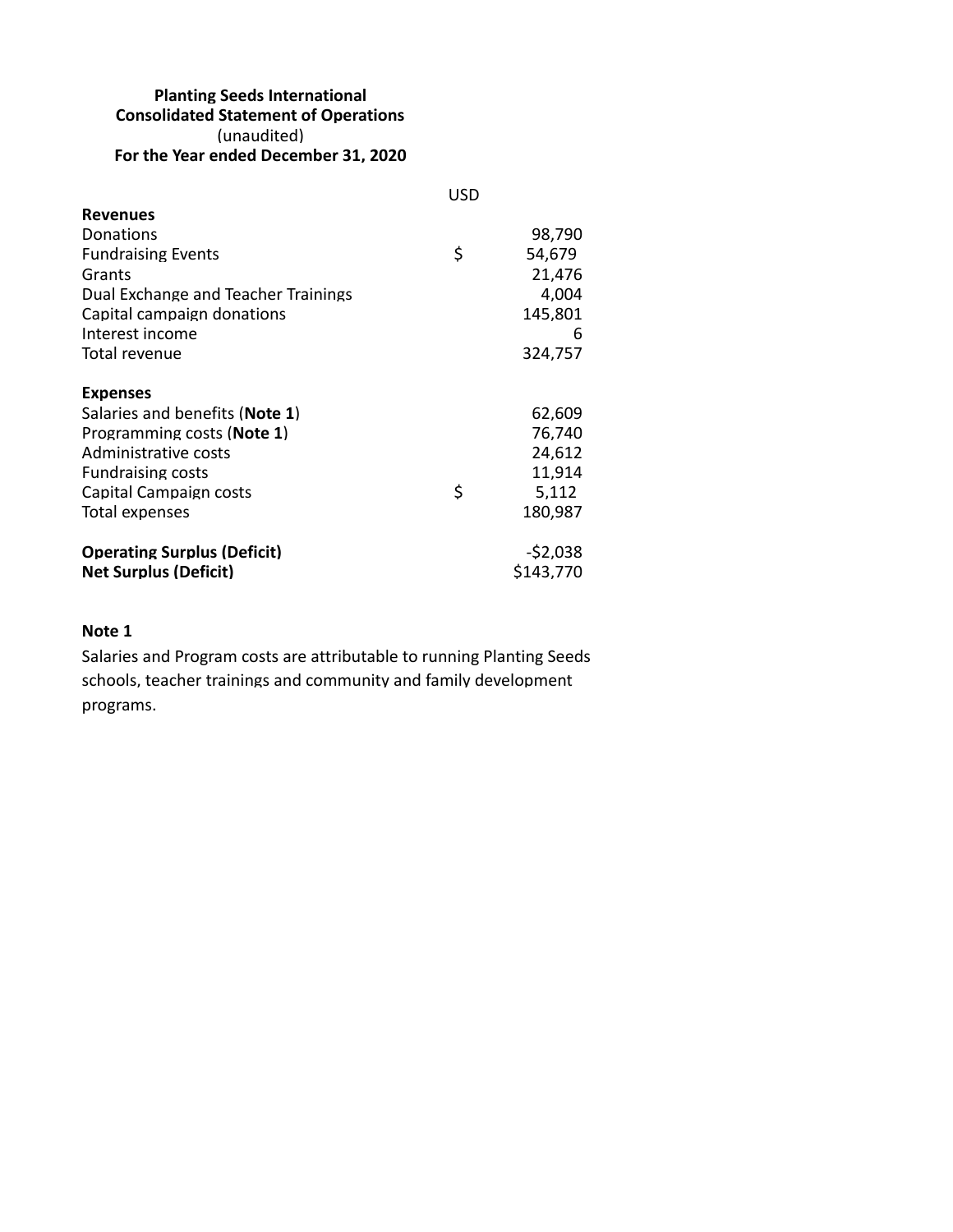Planting Seeds International Income Statement For the Year Ending December 31 2020

| <b>Revenue</b>                            | <b>USD</b> |
|-------------------------------------------|------------|
| Canada                                    |            |
| <b>Ottawa Circles</b>                     | \$4,309    |
| Change for Change                         | 3,810      |
| <b>Futbal KY</b>                          | 6,151      |
| <b>Individual and Monthly Donations</b>   | 48,630     |
| Interest Income                           | 6          |
| <b>Total Canada Operations</b>            | 62,906     |
| <b>Total Canada Capital</b>               | 31,528     |
| <b>United States</b>                      |            |
| <b>Chicago Friends Circle</b>             | 5,275      |
| Northbrook Friends Circle                 | 32,808     |
| <b>Individual and Monthly Donations</b>   | 50,161     |
| Dual-Exchange                             | 2,850      |
| <b>Foundations and Grants</b>             | 21,476     |
| <b>Total US Operations</b>                | 112,570    |
| <b>Total US Capital</b>                   | 114,273    |
| Guatemala                                 |            |
| Guatemala Friends Circle                  | 2,325      |
| Teacher Training & School Fees            | 1,154      |
| <b>Total Guatemala</b>                    | 3,480      |
| <b>Total Revenue - Operating</b>          | \$178,956  |
| <b>Total Revenue - Capital</b>            | \$145,801  |
| Expenditures                              |            |
| Guatemala Programming                     |            |
| <b>Education - Salaries and Contracts</b> | \$56,809   |
| <b>Learning Center</b>                    | \$7,840    |
| <b>Annual Teachers Conference</b>         | \$972      |
| <b>Early Childhood Programs</b>           | \$8,356    |
| Support for Partner Organizations         |            |
| Scholarships                              | \$6,337    |
| Support for families in need              | 28,644     |
| <b>Community Programming</b>              | 23,660     |
| Contingency                               | 932        |
| <b>Total Programming Operations</b>       | 133,549    |
| <b>Fundraising Expenses</b>               |            |
| Ottawa Fundraiser                         | 318        |
| Change for Change                         |            |
| Guatemala City Fundraiser                 |            |
| Chicago Fundraiser                        | 999        |
| <b>Artisan Collaborative</b>              |            |
| Rotary Fair                               |            |
| Other                                     |            |